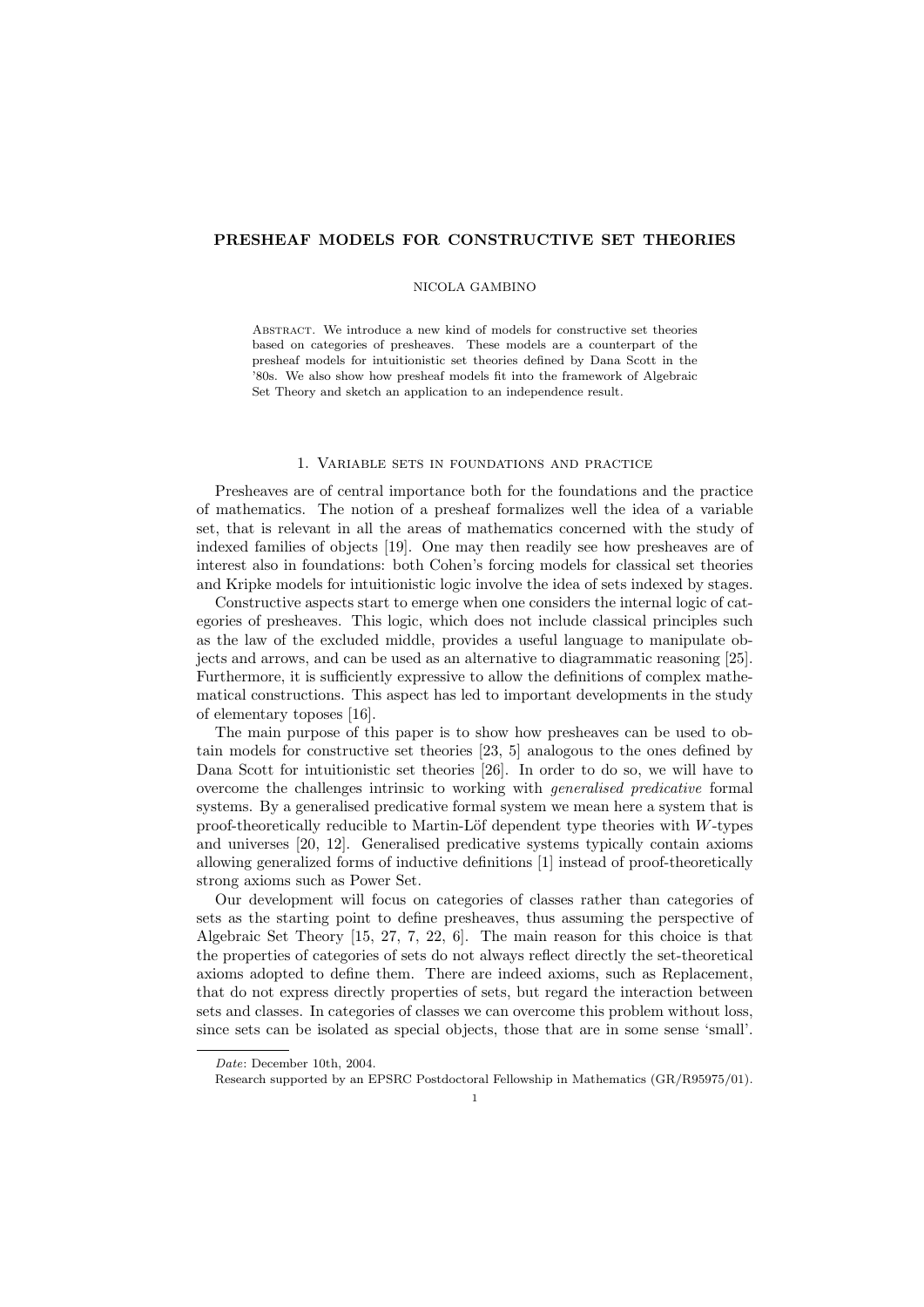#### 2 NICOLA GAMBINO

One is then led to consider a notion of small map in such a way that the axioms of a set theory correspond directly to the axioms for small maps.

This approach has two main advantages. First, it allows us to give a homogeneous treatment of presheaf models of different set theories. Indeed, one of the initial motivations for the research described here was to investigate whether it was possible to generalise the presheaf models for intuitionistic set theories to constructive ones and present them in a uniform way. Secondly, we can show how Scott's presheaf models fit into the paradigm of Algebraic Set Theory.

The study of presheaf and sheaf categories in the generalised predicative setting was initiated by Ieke Moerdijk and Erik Palmgren in [21, 22]. They introduced the notion of *stratified pseudotopos* as a candidate for the notion of a *predicative topos*. A predicative topos should be a counterpart at the generalised predicative level of the notion of an elementary topos. They supported their axiomatisation by showing how stratified pseudotoposes support the construction of internal presheaves, in the sense that categories of internal presheaves in a stratified pseudotopos are again stratified pseudotoposes. They also proved that a stratified pseudotopos can be used to define models of constructive set theories. The combination of these two facts comes close to exhibiting presheaf models for constructive set theories, but does not quite achieve it. This is because categories of classes arising in constructive set theories do not satisfy the axioms for a stratified pseudotopos. For example, as pointed out in the context of intuitionistic set theories in [27], they fail to be exact. and, as we will discuss in Subsection 2, they do not have arbitrary exponentials. Even if they satisfied all the axioms for a stratified pseudotopos, however, there would still be the problem of obtaining an explicit description of presheaf models, of developing their study, and of finding applications. All of these aspects will be considered here.

Related work on categories of classes in constructive set theories is also presented in [28]. The approach to the construction of categorical models for constructive set theories taken there is slighly different from the one assumed here, even if both follow the perspective of Algebraic Set Theory. While in [28] categorical models for constructive set theories are defined exploiting the existence of a universal object, here they will be obtained via W-types and the assumption of a universal small map.

Let us conclude these introductory remarks with an overview of the contents of the paper. In Section 2 we isolate axiomatically the structure on a category that is necessary to obtain a categorical model for a constructive set theory. We also discuss how the category of classes arising from a constructive set theory is an example of such a structure. That section also serves as an introduction to Algebraic Set Theory. We then shift our attention to presheaves. Section 3 introduces the basic notions, describes the structure on the category of presheaves that is relevant for our study, and defines presheaf models. The study of these models via the so-called Kripke-Joyal semantics is presented in Section 4. We end the paper in Section 5 by sketching an application to an independence result. To be as self-contained as possible, we included background material on category theory and set theory.

## 2. Classes and sets

2.1. Set-theoretic axioms. Set theories based on intuitionistic logic are formulated to provide an axiomatic basis to support the development of intuitionistic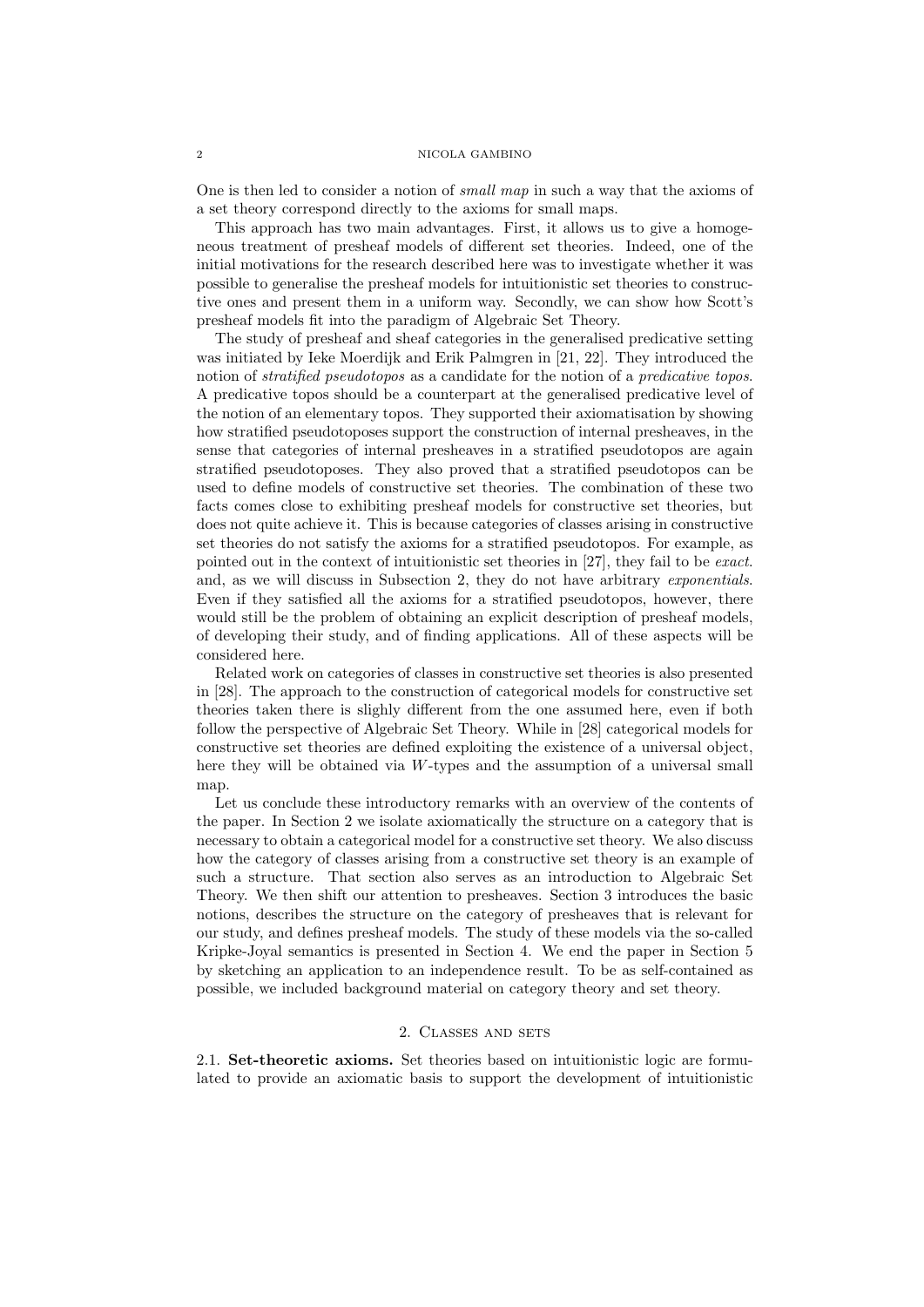mathematics in set theory. Their axioms will be formulated here in an extension of first-order intuitionistic logic with equality, obtained by adding restricted quantifiers of form ( $\forall x \in a$ ) and ( $\exists x \in a$ ) as primitive, and standard axioms for them. The membership relation can then be defined. A formula is said to be restricted if it contains only quantifiers that are restricted.

Classes provide a convenient notation to manipulate sets and formulas in mathematical practice. If  $\phi$  is an formula with a free variable x and A is defined by  $A =_{\text{def}} \{x \mid \phi\}$ , we let  $a \in A =_{\text{def}} \phi[a/x]$ . Two classes are said to be *extensionally* equal if they have the same elements. Note that every set can be viewed as a class, and that proper classes cannot be considered as elements of other classes. Equality between sets is disciplined by the axiom of Extensionality, stating that two sets are equal if they are extensionally equal as classes.

The basic set existence axioms of Pairing, Union, and Infinity, familiar from classical set theory, simply assert that certain classes are sets. Using these, standard definitions allow us to introduce the forms of classes

$$
A \times B\,, \quad A + B\,, \quad \sum_{a \in A} B_a\,,
$$

that denote binary cartesian products, binary disjoint unions, and indexed disjoint unions, respectively. There is a natural notion of function between classes, that generalises the notion of function between sets. We write  $f : A \rightarrow B$  to express that f is a function from A to B, and by this we mean that f is a subclass of  $A \times B$  that is total and single-valued as a relation from A to B. Two functions are considered equal if they are extensionally equal as classes.

The set-theoretic universe, defined by

$$
(1) \tV =_{def} \{x \mid x = x\},
$$

cannot be asserted to be a set if we wish to avoid Russell's paradox. The interplay between classes and sets is specified further by other axioms. Restricted Separation is the axiom scheme asserting that for each set a and each restricted formula  $\phi$ , the class  $\{x \in a \mid \phi\}$  is a set. This weakening of the usual Full Separation axiom scheme is sufficient for many purposes in mathematical practice. In the absence of Full Separation, one needs to distinguish carefully between *subsets* and *subclasses* of a set. When considering two sets, we assume that functions between them are given as subsets, rather than subclasses, of the cartesian product of the domain and codomain.

The axiom of Exponentiation, originally introduced in [23], asserts that the class of functions between any two sets is again a set. Exponentiation is a consequence of Power Set that deserves to be isolated if one wishes to consider set theories that do not include Power Set. Strong Collection is the scheme

$$
(\forall x \in a)(\exists y)\phi \to (\exists u)((\forall x \in a)(\exists y \in u)\phi \land (\forall y \in u)(\exists x \in a)\phi),
$$

where a is a set and  $\phi$  is an arbitrary formula. A consequence of Strong Collection is Replacement, asserting that for a function  $f : A \to B$  between classes, if A is a set then so is its image. Strong Collection also allows us to have generalised forms of inductive definitions of classes  $[5,$  Chapter 5. For instance, if A is a class and  $(B_a \mid a \in A)$  is family of sets, we can form the associated class  $W_{a \in A} B_a$  of wellfounded trees. This is defined as the smallest class X such that if  $a \in A$  and  $t \in X^{B_a}$  then  $(a, t) \in X$ . Classes of wellfounded trees are a set-theoretic counterpart of the well-ordering types introduced by Martin-Löf  $[20]$ .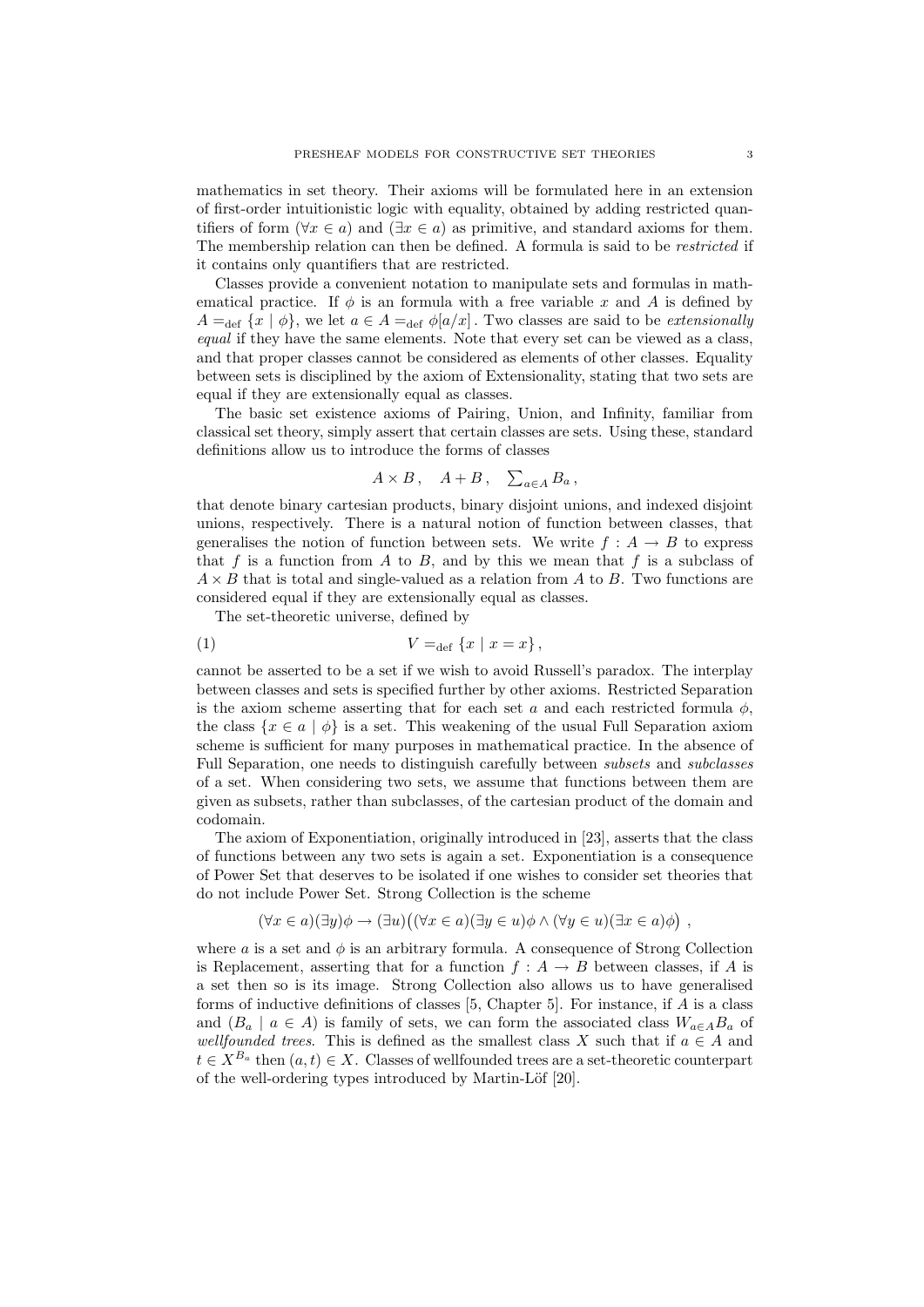#### 4 NICOLA GAMBINO

The axiom of Set Induction is used to view the set-theoretic universe as an inductively-defined class. It asserts that the class  $V$  defined in  $(1)$  is the smallest class X such that, for all sets p, if  $p \subseteq X$  then  $p \in X$ . Set Induction is relevant in our study since it allows us to see the set-theoretic universe as an initial algebra for an endofunctor on the category of classes, and this suggests a way to formulate a general notion of model for set theories with Set Induction, as we discuss in Subsection 2.3.

In the following, we will focus our attention on the constructive set theory CST whose axioms are Extensionality, Set Induction, Pairing, Union, Infinity, Restricted Separation, Exponentiation and Strong Collection. This is an extension of Myhill's original system [23], obtained by adding Strong Collection, and a subsystem of Aczel's system CZF, obtained by replacing Subset Collection with Exponentiation [5]. Robert Lubarsky has recently proved that Subset Collection is independent of Exponentiation, thus showing that CST is a proper subsystem of CZF [17]. The intuitionistic set theory IZF which is is essentially an intuitionistic counterpart of classical Zermelo-Frankel set theory, is obtained from CST by adding Full Separation and Power Set [9]. Presheaf and sheaf models for IZF have been considered in [26, 8].

2.2. Categories of classes. We now associate to the constructive set theory CST a category, called CST, and study how the axioms of CST determine the properties of CST. The category CST is defined as having classes as objects and functions between them as arrows. In the study of the properties of this category, we follow [6].

The category CST has an obvious terminal object, given by the singleton class  $1 =_{def} {\emptyset}.$  Pullbacks in CST will now be defined explicitly. Given two arrows  $u: X \to A$  and  $f: B \to A$ , we let  $Y =_{def} \{(b, x) \in B \times X \mid fb = ux\}$ . The required pullback diagram is then given by



where  $v$  and  $q$  are the first and second projection, respectively. Sometimes we will write  $B \times_A X$  to denote the class Y defined above. The operation of pullback can be thought of as reindexing, or substitution: if one regards an arrow  $u: X \to A$ as a family  $(X_a \mid a \in A)$ , where  $X_a =_{def} \{x \in X \mid ux = a\}$ , for  $a \in A$ , then, in the pullback diagram above, the family  $(Y_b | b \in B)$  is isomorphic to the family  $(X_{fb} | b \in B)$ , obtained by reindexing the family  $(X_a | a \in A)$  via the function f. Since CST has a terminal object and pullbacks, it has all finite limits [18, Section V.2].

For an arrow  $f : B \to A$  we may consider the pullback of f along itself. This determines a diagram of form  $B \times_A B \longrightarrow B$  that is called the *kernel pair* of f. Such a diagram determines an equivalence relation on B according to which  $b, b' \in$ B are related if and only if  $f(b) = f(b')$  holds. The quotient of B under this equivalence relation is isomorphic to the image of f in A, written  $\text{Im}(f)$  here, and we thus we have a diagram of form

(2) 
$$
B \times_A B \longrightarrow B \longrightarrow \text{Im}(f)
$$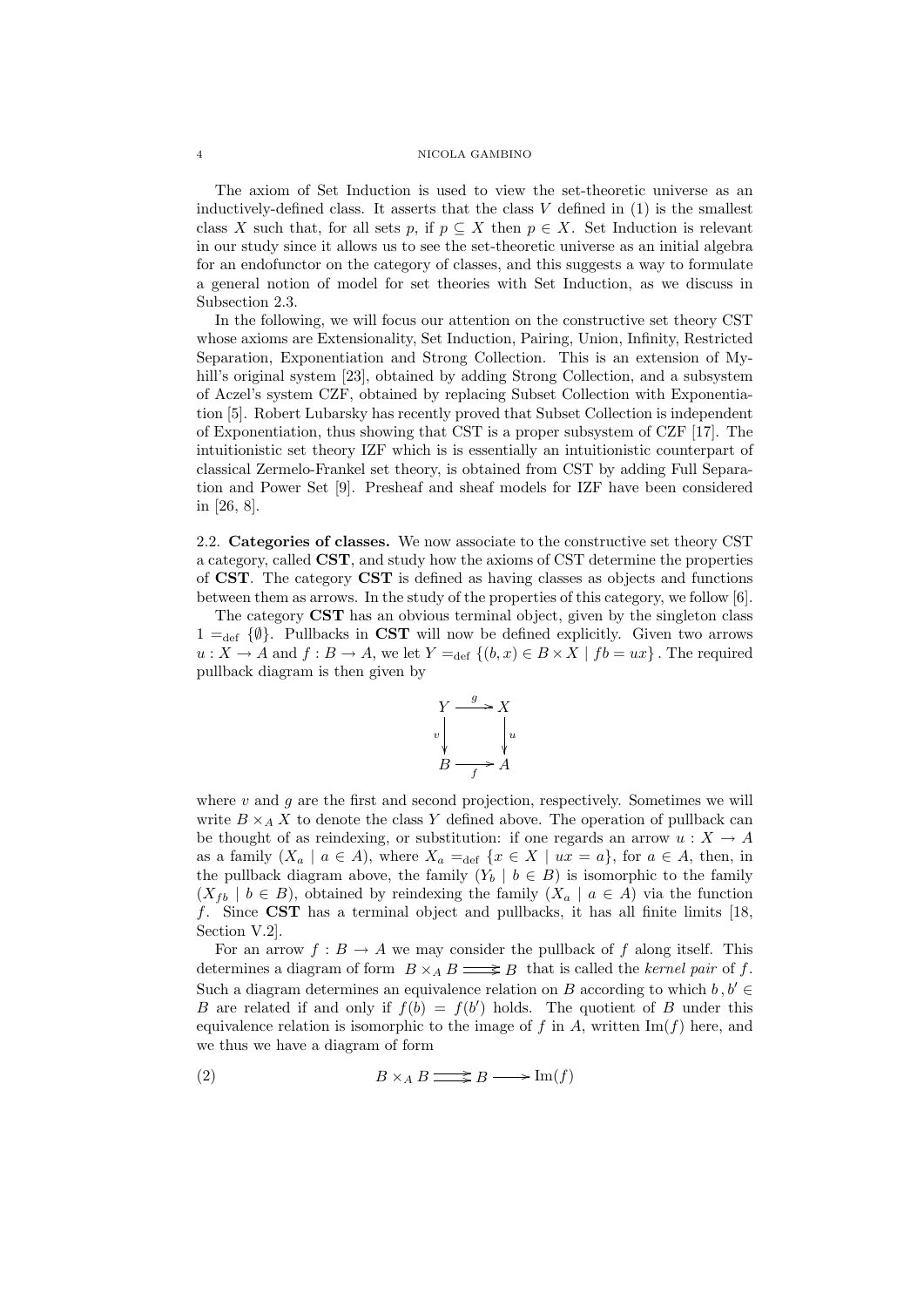that is exact [15, Appendix B]. The possibility of defining quotients of this kind can be expressed abstractly by saying that we have coequalizers of kernel pairs. The arrow  $B \to \text{Im}(f)$  is obviously an surjection and it is easy to show that in CST every surjection is a *regular epimorphism*, i.e. that it fits into a diagram of the form in (2). Surjections are stable, in the sense that the pullback of a surjection is again a surjection. This discussion indicates that CST is a regular category, in the sense specified by the next definition.

**Definition 2.1.** A category  $\mathcal{E}$  is regular if it has finite limits, coequalizers of kernel pairs, and if regular epimorphisms (i.e. epimorphisms that arise as coequalizers of kernel pairs) are stable under pullback.

The category CST has also *disjoint finite coproducts*, given by disjoint unions, and these are stable in the sense that they are preserved by pullbacks. In particular, the empty coproduct is given by  $0 =_{def} \emptyset$ . The regular structure of **CST** is sufficient to define an adjunction  $\exists_f \vdash \Delta_f$  between the functors

$$
Sub \, A \xrightarrow[\exists_f]{\Delta_f} Sub \, B
$$

for any arrow f :  $B \to A$ , where we write Sub X for the category of subclasses of a class X, with arrows given by inclusions. The functors  $\Delta_f$  and  $\exists_f$  are defined by letting, for  $P \subseteq A$  and  $Q \subseteq B$ 

$$
\Delta_f(P) =_{\text{def}} \{b \in B \mid fb \in P\}, \quad \exists_f(Q) =_{\text{def}} \{a \in A \mid (\exists b \in B_a) b \in Q\}.
$$

This indicates that regular categories have enough structure to interpret a large fragment of first-order intuitionistic logic, which however does not include the universal quantifier [13, Section 4.4]. To interpret it, one requires dual images, i.e. the existence of a right adjoint  $\forall f : Sub B \rightarrow Sub A$  to the functor  $\Delta_f$ , for every  $f : B \to A$ . These right adjoints exist in CST and can be defined by letting, for  $Q \subseteq B$ 

$$
\forall_f(Q) =_{\text{def}} \{a \in A \mid (\forall b \in B_a) b \in Q\}.
$$

So far, we have described some of the structure available on categories of classes. As pointed out in [27], categories of classes arising from intuitionistic or constructive set theories generally fail to be *exact*, in the sense that it is not possible to define quotients of arbitrary equivalence relations, but only of equivalence relations whose equivalence classes are sets.

Further structure on the category CST arises from the interplay between classes and sets, but does not seem to be directly expressible in terms of universal properties. For example, for two classes  $A$  and  $B$ , the functions from  $A$  to  $B$  can be collected into a class only if A is set, since elements of classes are required to be sets. This means that CST does not have arbitrary exponentials, but has exponentials of sets. More generally, if we have a set A and a family of classes  $(B_a \mid a \in A)$  we can define the class  $\prod_{a \in A} B_a$  whose elements are the functions f with domain A such that, for all  $a \in A$ ,  $f(a) \in B_a$ .

To axiomatize this situation, one may introduce a notion of small map. The next definition introduces a natural notion of small map for the category CST.

**Definition 2.2.** An arrow  $u : X \to A$  in CST is said to be *small* if, for all a in A, the class  $X_a =_{def} \{x \mid ux = a\}$  is a set.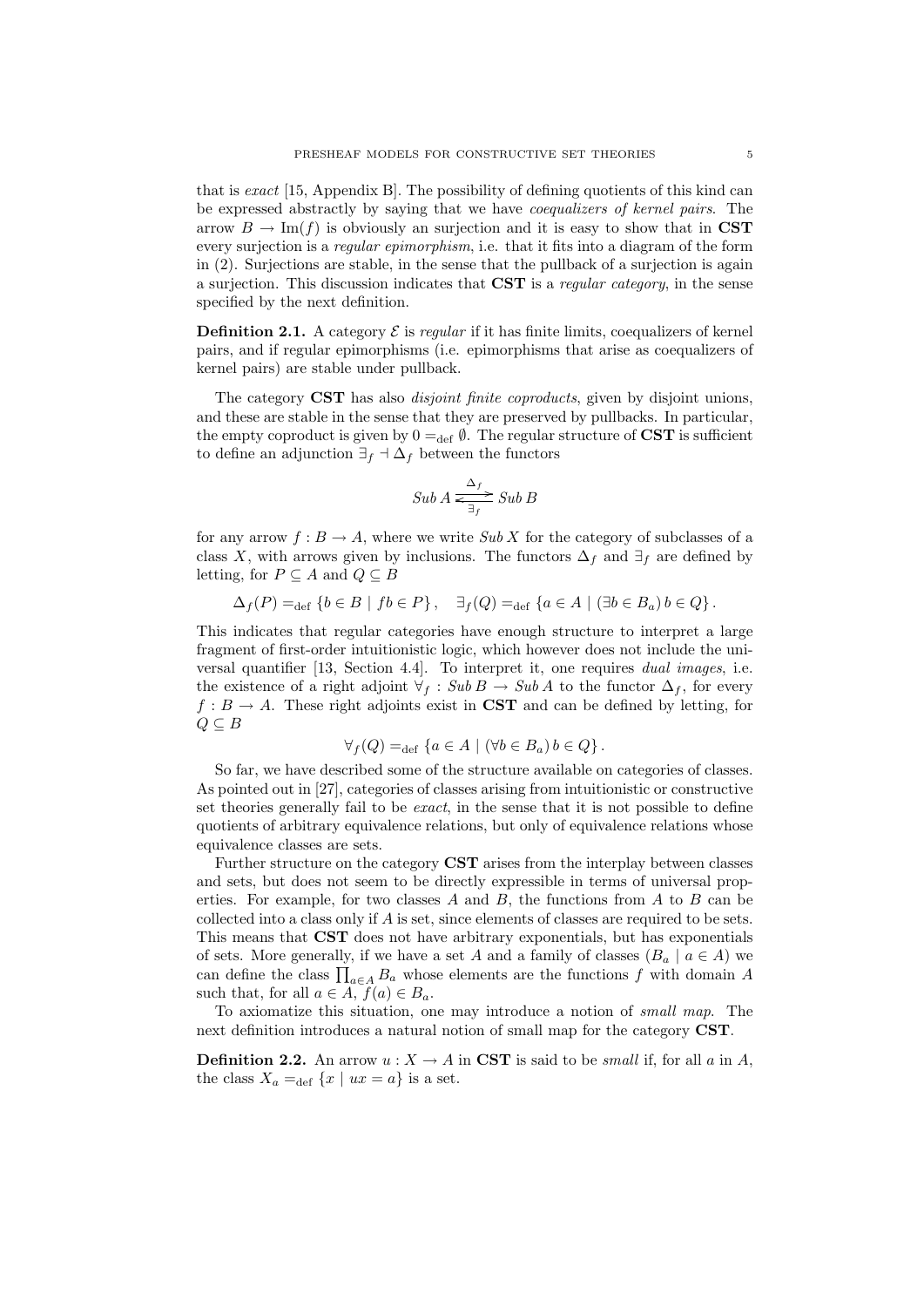Note that a set is just a class for which the canonical arrow into the singleton set 1 is small. In the next subsection, we will arrive at a definition of a categorical model for CST by isolating a group of axioms that are satisfied by the small maps in the regular category CST.

2.3. Axioms for small maps. In [15, 22] axioms for small maps were considered in the context of pretoposes, but they can be studied in the more general context of regular categories with stable disjoint coproducts. This is indeed the setting that we consider here, and from now on we let  $\mathcal E$  be a regular category with stable disjoint coproducts. In order to introduce these axioms, it is convenient to recall some basic notions.

For  $A \in \mathcal{E}$ , one may define  $\mathcal{E}/A$ , the *slice category over* A, whose objects are arrows  $u: X \to A$  of  $\mathcal{E}$ . For two objects  $u: X \to A$ ,  $u': X' \to A$  of  $\mathcal{E}/A$ , an arrow in  $\mathcal{E}/A$  between them is given by  $v : X \to X'$  in  $\mathcal{E}$  such that  $u = u'v$  holds. In the category CST it is convenient to represent an object  $X \to A$  of  $\mathcal{E}/A$  as the family  $(X_a \mid a \in A)$ . The operation of pullback along  $f : B \to A$  determines a functor  $\Delta_f : \mathcal{E}/A \to \mathcal{E}/B$ . This functor always has a left adjoint  $\Sigma_f : \mathcal{E}/B \to \mathcal{E}/A$  defined by composition with f. The action of  $\Sigma_f$  can be described in CST using indexed disjoint unions.

For  $f : B \to A$  in  $\mathcal{E}$ , if the pullback functor  $\Delta_f : \mathcal{E}/A \to \mathcal{E}/B$  has a right adjoint  $\Pi_f : \mathcal{E}/B \to \mathcal{E}/A$ , we can define  $P_f : \mathcal{E} \to \mathcal{E}$ , the generalised polynomial functor associated to  $f$ , as the composite

$$
\mathcal{E} \xrightarrow{\Delta_B} \mathcal{E}/B \xrightarrow{\Pi_f} \mathcal{E}/A \xrightarrow{\Sigma_A} \mathcal{E}
$$

where we made use of the canonical arrows  $A : A \to 1$  and  $B : B \to 1$ .

In the category CST, the functor  $\Pi_f$  can be defined if  $f : B \to A$  is small. Identifying objects in the slice categories with families of classes, we define the functor  $\Pi_f$  by letting, for a family  $(Y_b | b \in B)$  indexed by B,

(3) 
$$
\Pi_f(Y_b \mid b \in B) =_{def} (\prod_{b \in B_a} Y_b \mid a \in A)
$$

We can then obtain the following explicit description of the generalised polynomial functor associated to an arrow  $f : B \to A$ . For a class X we have

$$
P_f(X) = \sum_{a \in A} X^{B_a}.
$$

By its very definition, the class of wellfounded trees  $W_{a\in A}B_a$  is an initial algebra for this functor. This observation leads to define a general notion of wellfounded tree in categories [21]. These are defined as initial algebras for generalised polynomial functors. Note that a natural numbers object can be characterised as an initial algebra for the polynomial functor associated to either of the two canonical arrows  $1 \rightarrow 1 + 1$ . For more on wellfounded trees, see [21, 11].

The next definition isolates axioms for small maps corresponding to the properties of small maps for CST, as we will discuss after the definition. Our axioms are imposed on top of a standard group of axioms, those for a class of open maps, that are not recall here. These are axioms  $(A1) - (A7)$  of [15, Section 1.1], and were first formulated in [14]. The axioms presented below are tailored to construct models of CST. Axioms  $(S1)$ ,  $(S2)$  were introduced in [15, Definition 1.1], while (S3) was considered in [14, 6]. By a small object we mean an object for which the canonical map into the terminal object is small.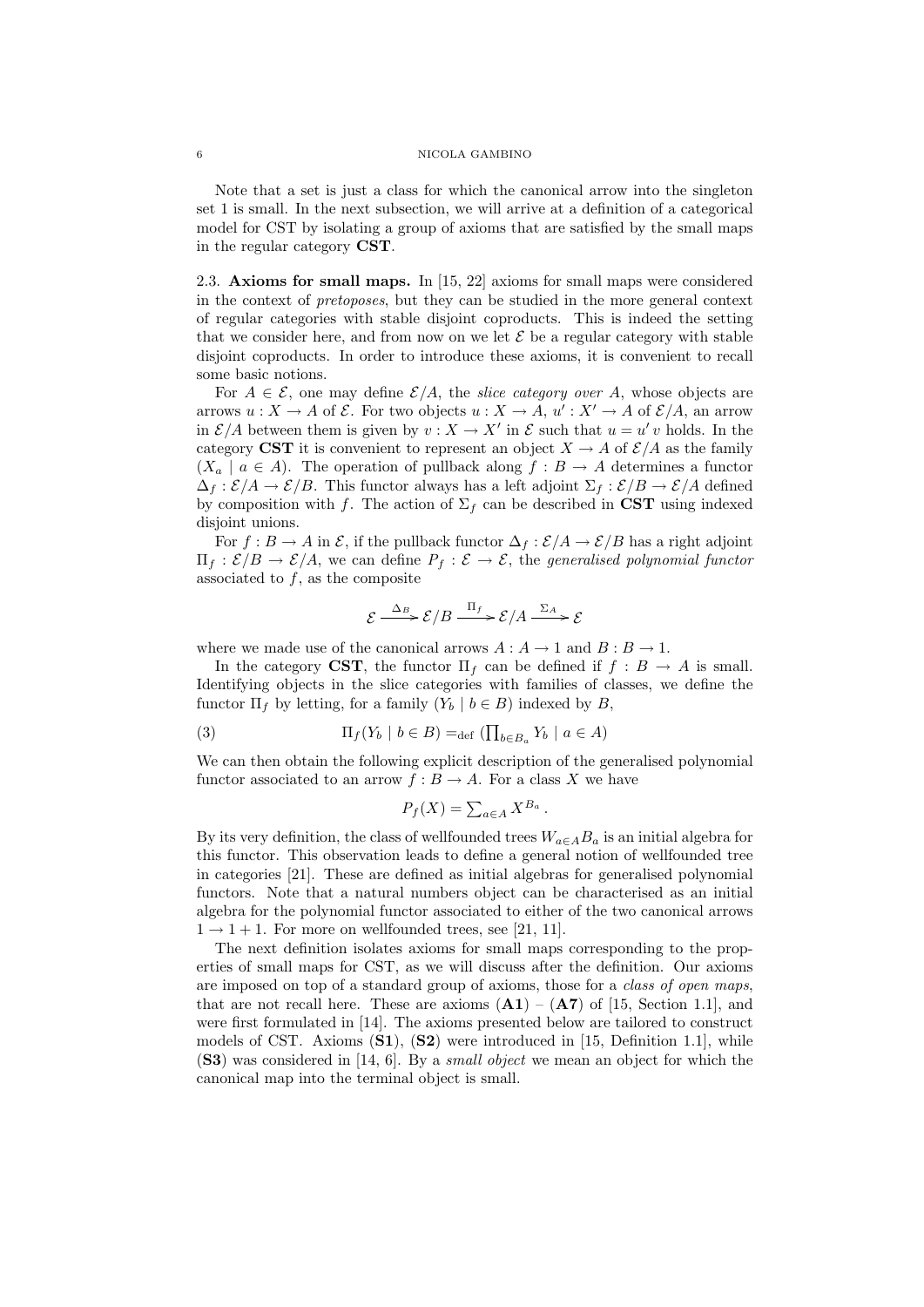**Definition 2.3.** Let  $\mathcal{E}$  be a regular category with stable disjoint coproducts, and  $\mathcal{S}$ a family of open maps. We say that  $S$  is a family of CST-small maps if the following axioms hold.

(S1): If  $f : B \to A$  is in S, the pullback functor  $\Delta_f : \mathcal{E}/A \to \mathcal{E}/B$  has a right adjoint  $\Pi_f : \mathcal{E}/B \to \mathcal{E}/A$ .

(S2): There is a map  $\pi : W \to V$  in S such that for any map  $u : X \to A$  in  $S$  there exists a diagram of form



where  $f : B \to A$  is an epimorphism and both squares are pullbacks.

(S3): For every  $f : B \to A$ , the canonical map  $B \to B \times_A B$  is in S.

- (S4): If  $f : B \to A$  is in S, then  $\Pi_f : \mathcal{E}/B \to \mathcal{E}/A$  preserves smallness of maps.
- (S5): For every  $f : B \to A$  in S, the polynomial functor  $P_f : \mathcal{E} \to \mathcal{E}$  has an initial algebra, whose underlying object is written  $W_f$  here. The natural numbers object is small.
- (S6): For every  $f : B \to A$  in S there is an exact diagram

$$
E \mathop{\Longrightarrow}\limits^{} {W_f} \mathop{\longrightarrow}\limits^{} {V_f}
$$

where  $E \rightarrowtail W_f \times W_f$  is a small subobject such that

$$
(\forall (a, t), (a', t') \in W_f) \left( ((a, t), (a', t')) \in E \leftrightarrow (\forall x \in a')(\exists x' \in a')(tx, t'x') \in E \land (\forall x' \in a')(\exists x \in a)(tx, t'x') \in E \right).
$$

holds in the internal logic of  $\mathcal{E}$ .

We now wish to indicate how a category  $\mathcal E$  with the properties of Definition 2.3 provides a categorical model for CST. The idea follows essentially from the setsas-trees interpretation of constructive set theory [2, 3, 4].

First, consider the small map  $\pi : W \to V$  of axiom (S2) and its associated wellfounded tree  $W_{\pi}$ . In the category CST, a map satisfying axiom (S2) can be defined by letting  $W =_{def} \{(x, y) | y \in x\}, V = \{x | x = x\}$ , and taking  $\pi$  to be the first projection. Indeed, this map satisfies a stronger property than the one of axiom  $(S2)$  in that every small map in CST can be obtained simply as a pullback of it. The wellfounded tree associated to this family is then defined as the smallest class X such that if a is a set and t is a function with domain a, then  $(a, t)$  is in X. Such a pair  $(a, t)$  may be thought of as a non-extensional set, given as the family  $(tx \mid x \in a)$ . The non-extensionality means for example that tx and tx' are considered distinct elements of the family even if  $tx = tx'$ . To obtain extensional sets, it is therefore necessary to take a quotient.

We define  $V_{\pi}$  to be the quotient of the wellfounded tree  $W_{\pi}$  under the equivalence relation of axiom (S6). In CST this equivalence relation, denoted by  $\cdot \simeq \cdot$ , is such that for  $(a, t)$  and  $(b, s)$  in  $W_{\pi}$ , we have

$$
(a,t) \simeq (b,s) \leftrightarrow (\forall x \in a)(\exists y \in b)tx \simeq sy \wedge (\forall y \in b)(\exists x \in a)tx \simeq sy.
$$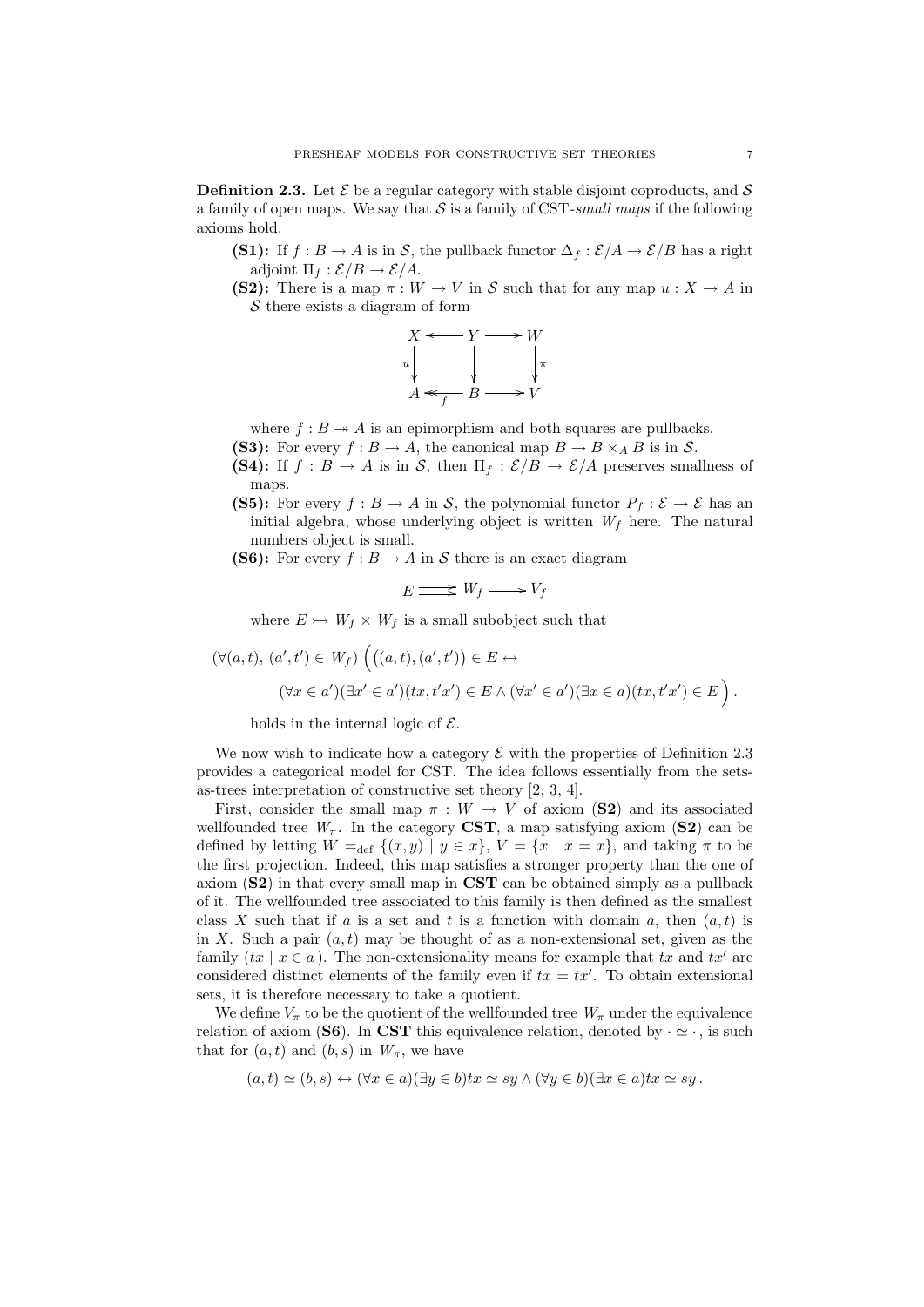The quotient of  $W_{\pi}$  under this equivalence relation is a class that is isomorphic to the cumulative hierarchy. In an arbitrary category  $\mathcal{E}$ , the object  $V_{\pi}$  is then a natural candidate to model CST. The canonical subobject

$$
V_{\pi} \rightarrow \longrightarrow V_{\pi} \times V_{\pi}
$$

is used to interpret the equality relationship of the language of CST. The interpretation of the rest of the syntax is done as usual [13, Section 4.5], and restricted quantifiers are interpreted using appropriately small maps [22, Remark 3.8]. We do not need to define the interpretation of the membership relation, as we assumed that this is defined using equality and restricted quantifiers.

Theorem 2.4 (Soundness and completeness).

- If  $\mathcal E$  is a regular category with disjoint coproducts and dual images, equipped with a class of CST-small maps, the object  $V_{\pi}$  of  $\mathcal E$  is such that  $(V_{\pi}, =_{V_{\pi}})$ is a model of CST.
- CST is a regular category with disjoint coproducts and dual images, equipped with a family of CST-maps.

Proof. The first part of the theorem follows essentially by Theorem 7.1 of [22]. Definition 2.3 was indeed introduced to isolate the essential elements of the proof necessary to prove the claim.

For the second part of the theorem, one uses the axioms of CST to verify the required conditions. The existence of the structure of a regular category with disjoint coproducts and dual images has already been discussed in Subsection 2.2. The functors required  $(S1)$  are defined as in (3), and  $(S2)$  is a consequence of the definition of  $\pi : W \to V$  given above. For (S3) one should recall that equality is a restricted formula, while for (S4) one uses Exponentiation and Restricted Separation. Finally, axioms  $(S5)$  and  $(S6)$  hold because we can define wellfounded trees by induction and relations on them by double set-recursion [12], and the class of natural numbers is a set by Infinity.

It is possible to have an alternative form of intuition about the cumulative hierarchy object  $V_{\pi}$  defined above. For a small map  $f : B \to A$  in  $\mathcal E$  let us consider the generalised polynomial functor  $P_f : \mathcal{E} \to \mathcal{E}$  and recall that in CST this can be expressed as

$$
P_f(X) = \sum_{a \in A} X^{B_a}.
$$

In the presence of sufficiently strong axioms for quotients, that are valid in the category of classes, one can then follow [22, Section 6] and define suitable quotients of  $P_f(X)$  so as to determine a functor  $\mathbb{P}_f : \mathcal{E} \to \mathcal{E}$ . In the special case of the category CST, this is expressed as

$$
\mathbb{P}_f(X) = \{ p \mid p \subseteq X, \ (\exists a \in A)(\exists t \in X^{B_a}) p = \text{Im}(t) \}.
$$

In CST, the functor  $\mathbb{P}_{\pi}$  associated to the arrow  $\pi : W \to V$  defined above is exactly the power-class operation, defined by letting  $\mathbb{P}(X) =_{\text{def}} \{p \mid p \subseteq X\}$ , where X is a class. Note that elements of  $\mathbb{P}(X)$  are subsets of X, rather than subclasses, and that generally  $\mathbb{P}(X)$  is a class, even when X is a set.

Just as the set-theoretic universe is an initial algebra for  $\mathbb{P}: \mathbf{CST} \to \mathbf{CST}$  by the Set Induction axiom, the object  $V_{\pi}$  defined above is an initial algebra for the functor  $\mathbb{P}_{\pi}: \mathcal{E} \to \mathcal{E}$ , as proved in [22]. This point of view will be exploited in the next section, where we define models of CST in categories of presheaves. In order to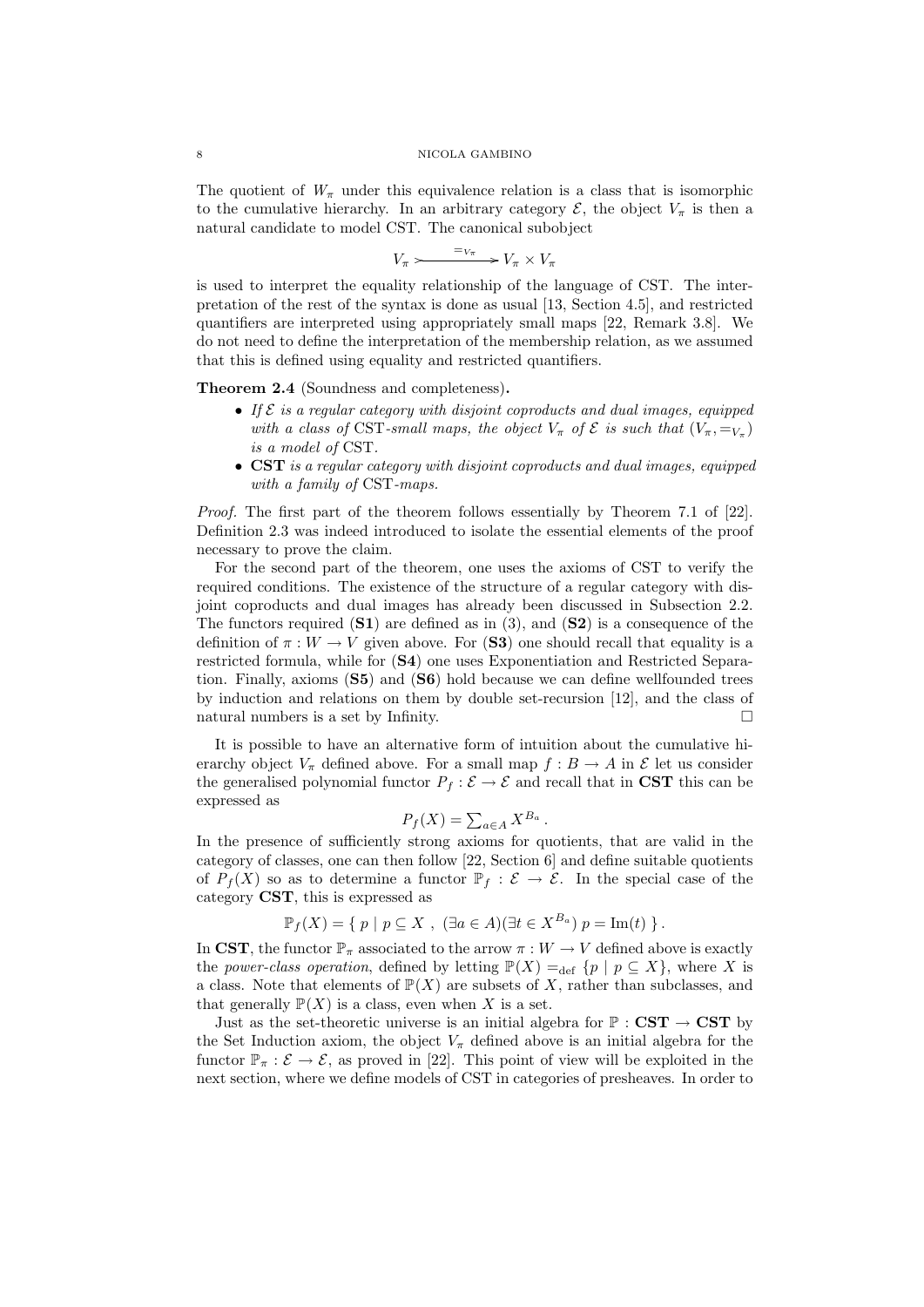do so, we recall a property that characterizes the functor  $\mathbb{P}_{\pi}: \mathcal{E} \to \mathcal{E}$  from [15, 27]. We first need a definition.

**Definition 2.5.** For  $X, I \in \mathcal{E}$ , we say that a subobject  $R \rightarrow I \times X$  is an *I-indexed* family of small subobjects of X if  $R \rightarrow I \times X \rightarrow I$  is a small map.

The functor  $\mathbb{P}_{\pi}: \mathcal{E} \to \mathcal{E}$  has the property (P1), expressed as in [27].

(P1): For every object X there is an  $\mathbb{P}_{\pi}(X)$ -indexed family of small subobjects of  $X$ ,  $\ni_X \rightarrow \mathbb{P}_{\pi}(X) \times X$ , such that for all *I*-indexed families of small subobjects of X,  $R \rightarrow I \times X$ , there exists a unique map  $\overline{R}: I \rightarrow \mathbb{P}_{\pi}(X)$  for which there is a pullback diagram of form



It is easy to verify that this property holds in CST. For a proof that the property  $(P1)$  holds in pretoposes, see [15, Section 1.3]. In [27] the property  $(P1)$  was introduced as part of a simplified axiomatization of categorical models for IZF. It would be of interest to formulate a simple axiom that allows us to derive both the existence of the quotient required by axiom (S6) and the definability of the functors  $\mathbb{P}_{\pi}: \mathcal{E} \to \mathcal{E}.$ 

#### 3. Presheaves

In this section, we work again with the constructive set theory CST and consider the category CST of classes arising from it. We will use CST to define new categories equipped with a class of small maps satisfying all the axioms of Definition 2.3. One could have considered, more generally, to work internally in an arbitrary category  $\mathcal E$  that satisfies the axioms of Definition 2.3 rather than with the explicitly defined category CST. The approach taken here, however, will be sufficient to show how Dana Scott's presheaf models [26] fit into the framework of Algebraic Set Theory, and has the advantage of keeping the presentation quite simple.

3.1. Basic definitions. In this section,  $\mathbb C$  is a fixed small category, in the sense that we assume that objects and arrows of  $\mathbb C$  form a set in the constructive set theory CST. Objects and arrows are denoted with  $a, b, c, \ldots$ , and  $f : b \rightarrow a, q$ :  $c \to b$ ,  $h : d \to c$ ,..., respectively. The identity arrow on an object a will be written  $1_a: a \to a$  and the composite of f and q as above will be written f q :  $c \to a$ . For  $a, b \in \mathbb{C}$ , we let  $[b, a]$  be the set of arrows from b to a. To help the intuition, one may think of an object a as a stage in a process, and of an arrow  $f : b \to a$  in  $\mathbb C$  as a transition from the stage a to the stage b.

The *opposite* of  $\mathbb C$  is the category  $\mathbb C^{op}$  whose objects are the same of  $\mathbb C$  and whose arrows are obtained by formally reversing the direction of the arrows of C. A presheaf is a functor  $\mathbb{C}^{op} \to \mathbf{CST}$ . Thus, a presheaf  $X : \mathbb{C}^{op} \to \mathbf{CST}$  consists of a family of classes  $X(a)$ , for  $a \in \mathbb{C}$ , together with a family of functions

$$
X(a) \times [b, a] \longrightarrow X(b)
$$
  

$$
(x, f) \longmapsto x \cdot f
$$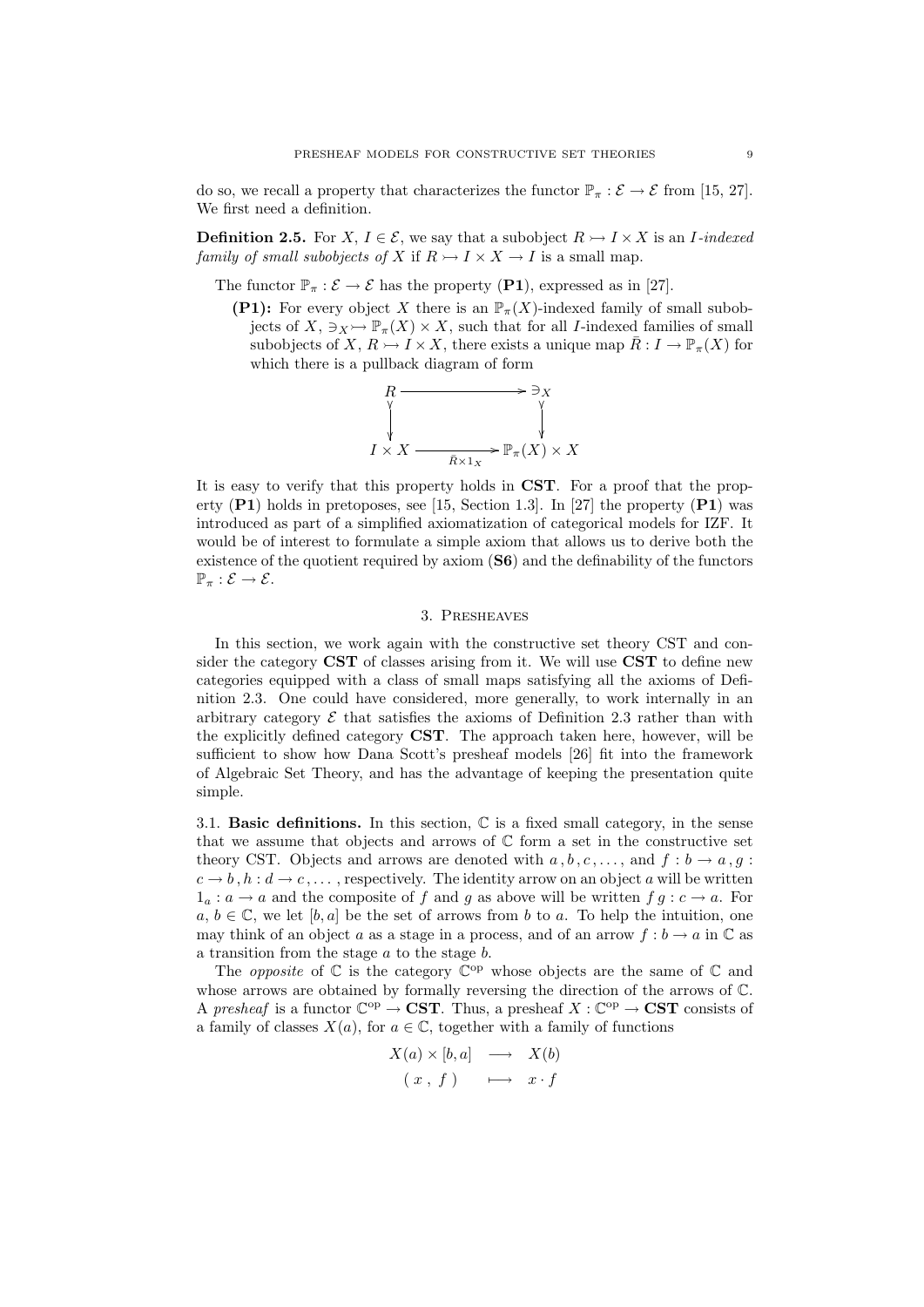that satisfy the equations

$$
x \cdot 1_a = x \,, \quad (x \cdot f) \cdot g = x \cdot f \, g
$$

for all  $x \in X(a)$ , and  $f : b \to a$ ,  $g : c \to b$ . We may think of a presheaf X as a class varying through stages, and of the members of  $X(a)$ , for  $a \in \mathbb{C}^{op}$ , as the elements of the variable class X at stage a. The function  $X(a) \to X(b)$  determined by an arrow  $f : b \to a$  can then be imagined as describing the evolution of the variable class  $X$  along the transition  $f$ .

As usual, we write  $\overline{C}$  for the category of presheaves and natural transformations between them. If X and Y are presheaves, we say that a Y is a subpresheaf of X if, for all  $a \in \mathbb{C}$ ,  $Y(a) \subseteq X(a)$  holds. We now give a few examples of presheaves.

- (i) For a class X, we define  $X : \mathbb{C}^{op} \to \mathbf{CST}$ , the *constant* presheaf associated to  $X$ , as the functor mapping every object into  $X$  and any arrow into the identity map on X. The constant presheaf determined by 1 is a terminal object in  $\hat{\mathbb{C}}$ .
- (ii) For  $a \in \mathbb{C}^{op}$ , we define  $y_a : \mathbb{C}^{op} \to \mathbf{CST}$ , the presheaf *represented by a*, by letting  $y_a(b) =_{def} [b, a]$ , for  $b \in \mathbb{C}$ . The actions are defined so that a pair  $(f, g) \in \mathbf{y}_a(b) \times [c, b]$  is mapped into  $f \circ g \in \mathbf{y}_a(c)$ .
- (iii) Binary products, and disjoint binary coproducts are defined pointwise. For details, see [19].

The next definition shows how the category  $\hat{\mathbb{C}}$  inherits a notion of small map from CST. The definition of small map in CST was given in Definition 2.2.

**Definition 3.1.** A natural transformation  $\alpha : X \to Y$  is said to be *small* if, for all  $a \in \mathbb{C}$ , the function between classes  $\alpha_a : X(a) \to Y(a)$  is a small map in CST.

To define a presheaf model of CST, i.e. a model of CST whose underlying object is a presheaf, one may prove that  $\hat{\mathbb{C}}$  is a category satisfying all the hypotheses of the first part of Theorem 2.4 by combining the ideas in  $[15, Section IV\S3]$  and in [21, 22]. We prefer, however, to give an explicit description of the model. This will be achieved by defining explicitly a power-presheaf functor that satisfies axiom (P1) and then isolating an initial algebra for it.

## 3.2. Presheaf models.

**Definition 3.2.** Let  $X \in \mathbb{C}$ . For  $a \in \mathbb{C}$ , we say that p is a presheaf subset of X at stage a if the following hold:

- (i) p is a function with domain  $\bigcup_{b \in \mathbb{C}} \mathbf{y}_a(b)$ ,
- (ii) for all  $b \in \mathbb{C}$  and  $f : b \to a$ ,  $p(f)$  is a set, and it holds that  $p(f) \subseteq X(b)$ ,
- (iii) for all b,  $c \in \mathbb{C}$  and  $f : b \to a$ ,  $g : c \to b$ , if  $x \in p(f)$  then  $x \cdot g \in p(f g)$ .

The next lemma states a useful property of presheaf subsets. Its proof is a direct consequence of Definition 3.2.

**Lemma 3.3.** Let p be presheaf subset of X at stage a, for  $X \in \widehat{\mathbb{C}}$  and  $a \in \mathbb{C}$ . We have  $(\forall x \in X_a)$   $x \in p(1_a)$  if and only if  $(\forall b \in \mathbb{C})(\forall f \in \mathbf{y}_a(b))$   $x \cdot f \in p(f)$ .

We begin to define the power-presheaf functor  $\mathbb{P}_{\pi}: \widehat{\mathbb{C}} \to \widehat{\mathbb{C}}$  by letting,

 $\mathbb{P}_{\pi}(X)(a) =_{\text{def}} \{p \mid p \text{ presheaf subset of } X \text{ at stage } a\}.$ 

for  $X \in \widehat{\mathbb{C}}$  and  $a \in \mathbb{C}$ . To define the action

$$
\mathbb{P}_{\pi}(X)(a) \times [b, a] \longrightarrow \mathbb{P}_{\pi}(X)(b)
$$
  
\n
$$
(p, f) \longmapsto p \cdot f
$$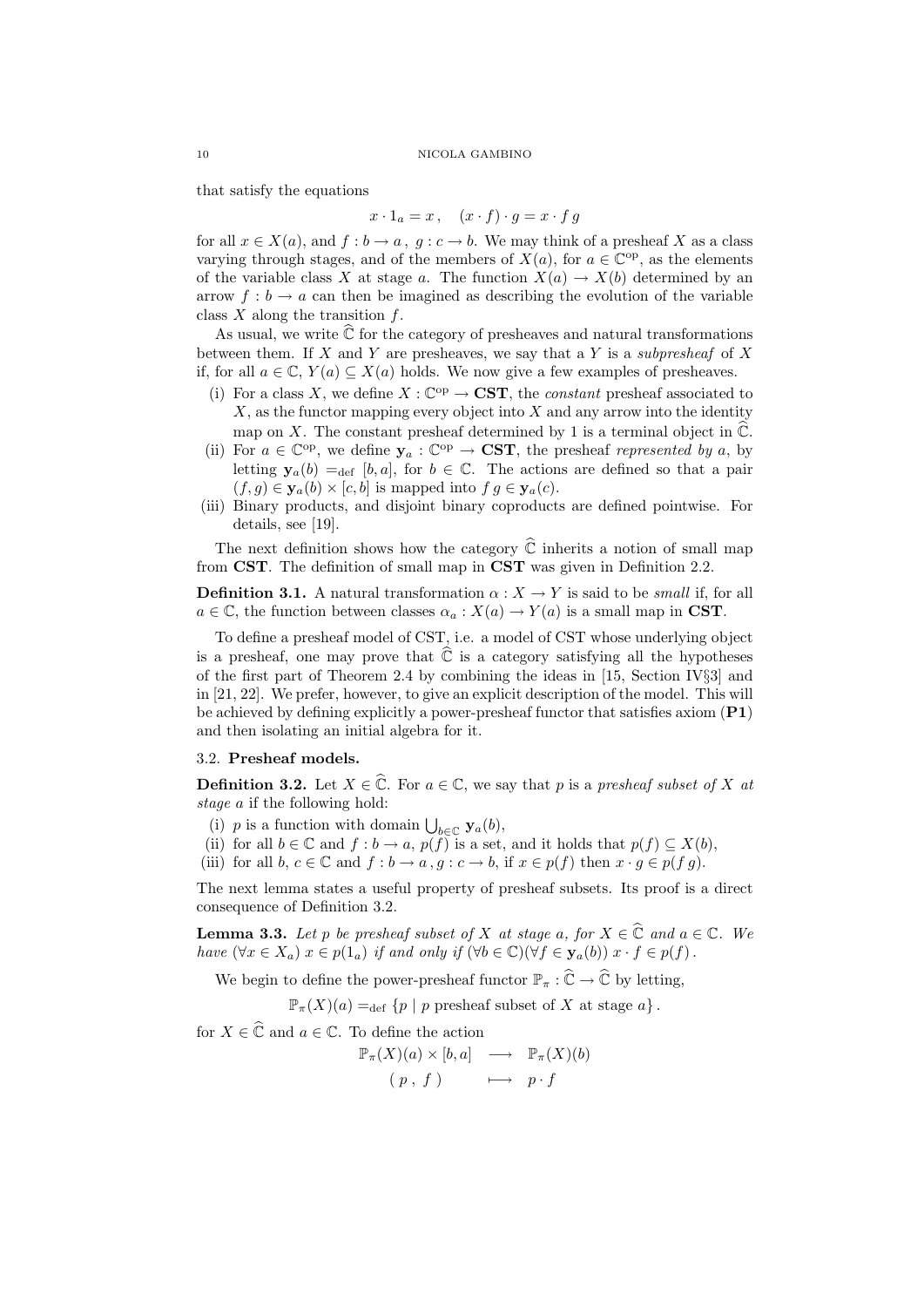we let p·f be the function mapping  $g \in [c, b]$  into  $p(f g)$ . The functoriality required by the definition of presheaf follows directly. We are almost ready to verify the property of the power-presheaf functor stated in axiom (P1). We only need to exhibit, for every presheaf X, a  $\mathbb{P}_{\pi}(X)$ -indexed family of small subobjects of X that plays the role of a membership relation. For  $X \in \mathbb{C}$  we define  $\supseteq_X$  by letting

$$
(\ni_X)(a) =_{\text{def}} \{ (p, x) \in \mathbb{P}_{\pi}(X)(a) \times X(a) \mid x \in p(1_a) \}
$$

for  $a \in \mathbb{C}$ . Observe that  $\exists X$  is a subpresheaf of  $\mathbb{P}_{\pi}(X) \times X$  by Lemma 3.3 and that it is a  $\mathbb{P}_{\pi}(X)$ -indexed family of small subobjects of X.

**Proposition 3.4.** The functor  $\mathbb{P}_{\pi} : \widehat{\mathbb{C}} \to \widehat{\mathbb{C}}$  satisfies the property (P1).

*Proof.* For an *I*-indexed family of small subobjects of  $X, R \rightarrow I \times X$ , we need to define a natural transformation  $\overline{R}: I \to \mathbb{P}_{\pi}(X)$ . For  $a \in \mathbb{C}$ ,  $i \in I(a)$  and  $f : b \to a$ we define

$$
\bar{R}_a(i)(f) =_{\text{def}} \{ y \in X(b) \mid (i \cdot f, y) \in R(b) \},
$$

where we assumed that R is a subpresheaf of  $I \times X$  for simplicity. This definition determines a function  $\bar{R}_a(i)$  that is a presheaf subset of X at stage a, so that  $\bar{R}_a(i) \in \mathbb{P}_{\pi}(X)$ . For  $a \in \mathbb{C}$ , we then have a function  $\bar{R}_a: I(a) \to \mathbb{P}_{\pi}(X)(a)$ , which gives us the components of the required natural transformation.  $\Box$ 

Dana Scott's definition of a presheaf cumulative hierarchy in [26] is exactly an initial algebra for the power-presheaf functor. The next result recalls its characterization and states that the required presheaf can be defined in CST.

**Theorem 3.5.** We can define a presheaf  $V_\pi$  such that, for  $a \in \mathbb{C}$ , it holds that  $s \in V_{\pi}(a)$  if and only if the following conditions hold:

- s is a function with domain  $\bigcup_{b \in \mathbb{C}} \mathbf{y}_a(b)$ ,
- for all  $f : b \to a$ , we have  $s(f) \in V_{\pi}(b)$ ,
- for all  $f : b \to a$  and  $g : c \to b$ , if  $t \in s(f)$  then  $t \cdot g \in s(f g)$ ,

where, for  $s \in V_{\pi}(a)$  and  $f : b \to a$ , we let  $s \cdot f$  be the function with domain  $\bigcup_{c \in \mathbb{C}} \mathbf{y}_b(c)$ mapping  $g: c \rightarrow b$  into  $s(f g)$ .

Proof. The claim is a consequence of the possibility of defining classes by general forms of inductive definitions in CST. The details of the appropriate inductive definition are given in [10, Section 6.3], where it is also shown how  $V_{\pi}$  can be seen as the smallest presheaf that satisfies the requirements above.  $\Box$ 

### 4. Kripke-Joyal semantics

The presheaf  $V_{\pi}$  can be used to give a direct interpretation of all the axioms of CST using the Kripke-Joyal semantics [19, Section VI.6]. To do so, we need to fix some syntactic conventions. For  $a \in \mathbb{C}$ , we define the language  $\mathcal{L}(a)$  to be the extension of the language of CST with constants for elements of  $V_{\pi}(a)$ . As usual, we do not distinguish between elements of  $V_\pi(a)$  and the constants added to the language  $\mathcal L$  and use letters  $s, t, r, \ldots$  for them. If  $\phi$  is a formula of  $\mathcal L(a)$  and  $f : b \to a$  we define  $\phi \cdot f$  to be the formula obtained from  $\phi$  by leaving unchanged free variables and substituting each constant s appearing in  $\phi$  with the constant s · f. Observe that if  $\phi$  is a sentence of  $\mathcal{L}(a)$  then  $\phi \cdot f$  is a sentence of  $\mathcal{L}(b)$ . The Kripke-Joyal semantics can then be defined by structural induction as in Table 1. Lemma 4.1 then states one of the expected properties of the semantics.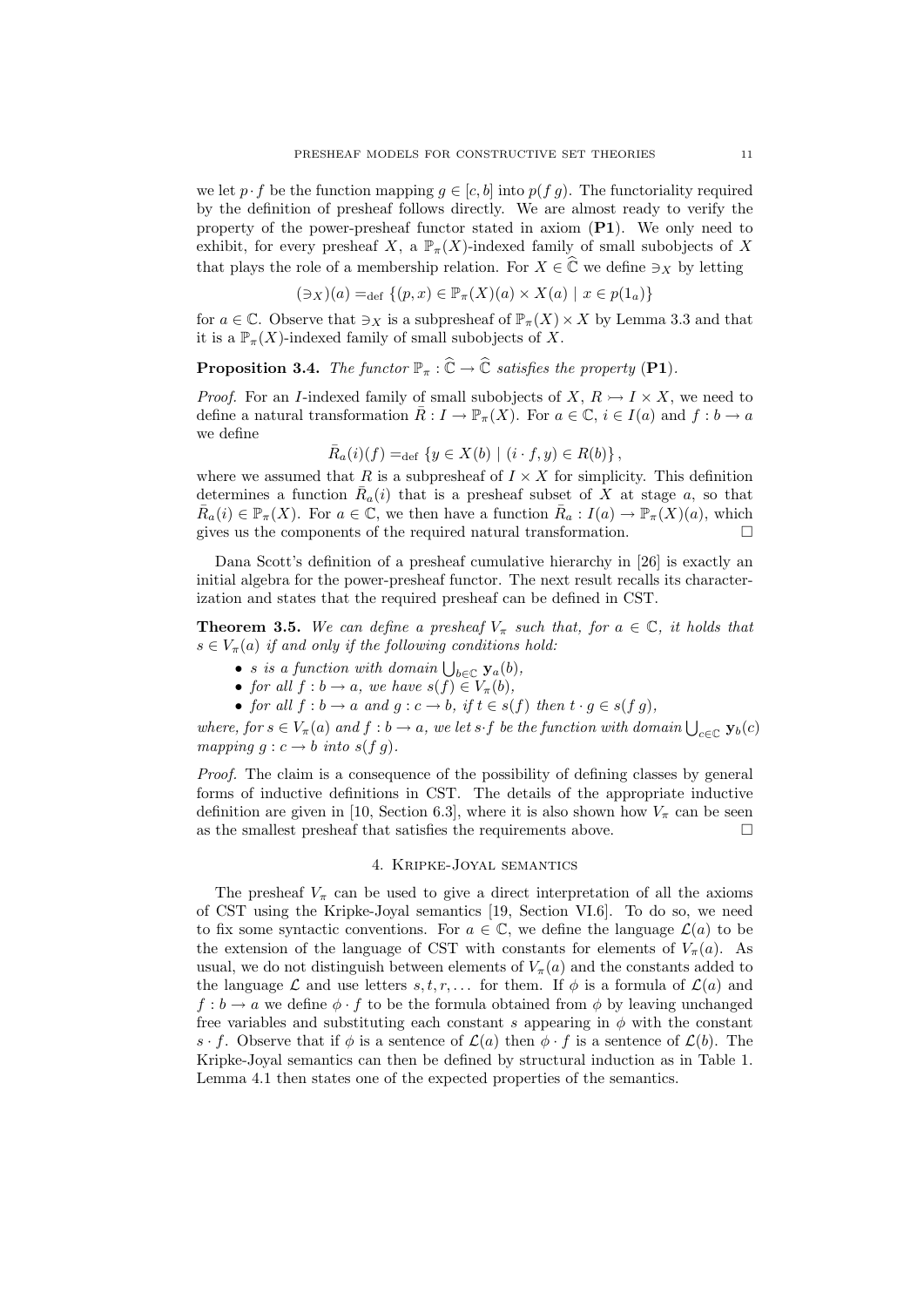$$
a \Vdash \bot =_{def} \bot
$$
  
\n
$$
a \Vdash s = t =_{def} s = t
$$
  
\n
$$
a \Vdash \phi \land \psi =_{def} (a \Vdash \phi) \land (a \Vdash \psi)
$$
  
\n
$$
a \Vdash \phi \lor \psi =_{def} (a \Vdash \phi) \lor (a \Vdash \psi)
$$
  
\n
$$
a \Vdash \phi \to \psi =_{def} (\forall b \in \mathbb{C})(\forall f \in \mathbf{y}_a(b))(b \Vdash \phi \cdot f \to b \Vdash \psi \cdot f)
$$
  
\n
$$
a \Vdash (\exists x \in s)\phi =_{def} (\exists x \in s(1_a)) \ a \Vdash \phi
$$
  
\n
$$
a \Vdash (\forall x \in s)\phi =_{def} (\forall b \in \mathbb{C})(\forall f \in \mathbf{y}_a(b)) (\forall x \in s(f)) b \Vdash \phi \cdot f
$$
  
\n
$$
a \Vdash (\exists x)\phi =_{def} (\exists x \in V_{\pi}(a)) a \Vdash \phi
$$
  
\n
$$
a \Vdash (\forall x)\phi =_{def} (\forall b \in \mathbb{C})(\forall f \in \mathbf{y}_a(b)) (\forall x \in V_{\pi}(b)) b \Vdash \phi \cdot f
$$
  
\nTABLE 1. Definition of the Kripke-Joyal semantics.

**Lemma 4.1** (Monotonicity). Let  $a \in \mathbb{C}$  and  $\phi$  be a sentence of  $\mathcal{L}(a)$ . If  $a \Vdash \phi$  then for all  $b \in \mathbb{C}$  and all  $f \in \mathbf{y}_a(b)$  it holds that  $b \Vdash \phi \cdot f$ .

*Proof.* The claim follows by structural induction on  $\phi$ .

$$
\Box
$$

To illustrate some of the properties of presheaf models, we investigate in more detail the interpretation of sentences. Let  $a \in \mathbb{C}$ . We say that a class P of arrows with codomain a is a sieve on a if for all  $f : b \to a$  and  $g : c \to b$  if  $f \in P$ then  $f \circ g \in P$ . We say that a sieve on a is a set-sieve if it is a set. Let  $a, b \in \mathbb{C}$ . For a set-sieve p on a and  $f : b \to a$ , define  $p \cdot f =_{def} \{g \mid f g \in p\}$  and observe that  $p \cdot f$ is a set-sieve on b. We can then define a presheaf  $\Omega$  by letting, for  $a \in \mathbb{C}$ 

 $\Omega_a =_{\mathrm{def}} \{ p ~|~ p \text{ set-size on } a \}$ 

The next definition provides a link between the Kripke-Joyal semantics of sentences and sieves. For a sentence  $\phi$  of  $\mathcal{L}(a)$  define

$$
\llbracket \phi \rrbracket =_{\text{def}} \bigcup_{b \in \mathbb{C}} \{ f \in [b, a] \mid b \Vdash \phi \cdot f \}.
$$

**Proposition 4.2.** Let a in  $\mathbb{C}_0$ . Let  $\phi$  be a sentence of  $\mathcal{L}(a)$ . The class  $\llbracket \phi \rrbracket$  is a sieve on a, and if  $\phi$  is restricted then  $\llbracket \phi \rrbracket$  is a set-sieve on a.

Proof. For the first claim, Lemma 4.1 gives the desired conclusion. For the second, use structural induction on  $\phi$ , observing that the clauses defining the semantics of a restricted formula are themselves restricted.

## **Theorem 4.3.**  $(V_{\pi}, =)$  is a model of CST.

*Proof.* The claim follows mainly from Theorem 6.17 in [10], apart from the validity of Exponentiation, which is a consequence of Theorem 7.1 and Theorem 9.6 of [22].  $\Box$ 

# 5. Conclusions

Since partially ordered sets are special small categories, presheaf models give as a special case extensions for constructive set theories of Kripke models for intuitionistic logic. In [24] Erik Palmgren applied a Kripke model construction to show an independence result for first-order intuitionistic logic. The result regards the notion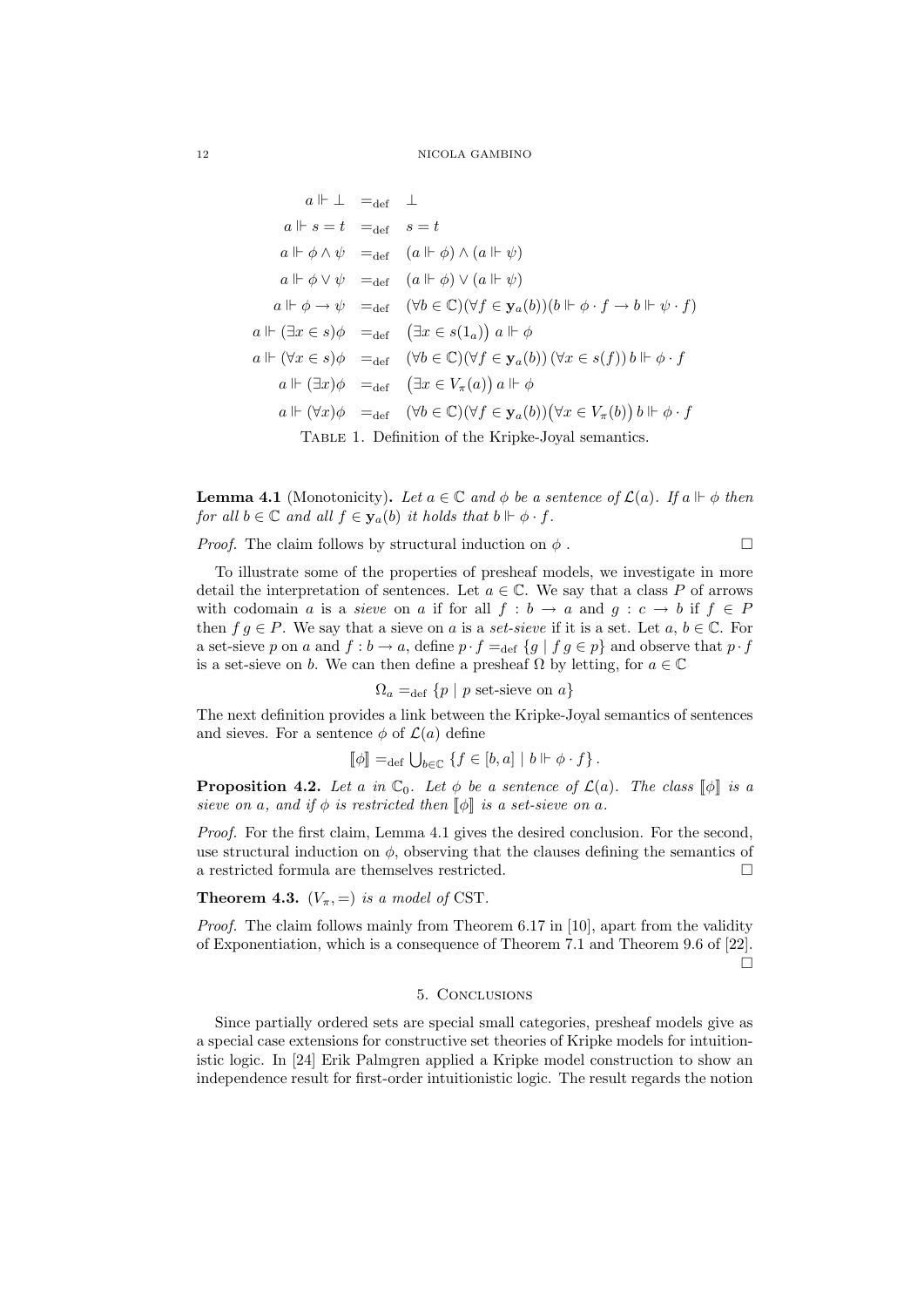of pseudo-order on a set. A binary relation  $\cdot$   $\lt$   $\cdot$  on a set A is a pseudo-order if the following hold:

 $(1) \neg ((a < b) \land (b < a)),$  for all  $a, b \in A$ (2)  $\neg(a < b) \land \neg(b < a) \rightarrow a = b$ , for all  $a, b \in A$ (3)  $a < b \rightarrow ((a < c) \vee (c < a))$ , for all  $a, b, c \in A$ 

An example of pseudo-order is given by the strict order on Cauchy or Dedekind reals. Classically, every pseudo-order is a linear order and thus every two elements have a supremum. Palmgren's result shows that this is not the case in intuitionistic logic. For the proof, obtained using a Kripke model, see [24].

Proposition 5.1 (Palmgren). In intuitionistic first-order logic, the axioms of a pseudo-order do not imply that every two elements of a pseudo-order have a supremum.

It seems straightforward to generalise this result to an independence result for CST using presheaf models. Presheaf models offer, however, much more generality. One may indeed consider models, relevant for the study of the lambda-calculus [26], in which the category  $\mathbb C$  is taken to be a monoid. Furthermore, it is possible to generalise presheaf models to sheaf models [15, 22, 10] which give variants of the double-negation translation suitable for constructive set theories. In this paper, we set the ground for these promising applications.

Acknowledgements. I am most grateful to Dana Scott, who made available his notes on presheaf models. I also acknowledge useful discussions with Alex Simpson, Peter Aczel, Steve Awodey, Erik Palmgren, Benno van den Berg, Claire Kouwenhoven-Gentil, and Robert Lubarsky.

#### **REFERENCES**

- [1] P. Aczel. An introduction to inductive definitions. In J. Barwise, editor, Handbook of Mathematical Logic, chapter 7, pages 739 – 782. North-Holland, 1977.
- [2] P. Aczel. The type theoretic interpretation of Constructive Set Theory. In A. MacIntyre nd L. Pacholski and J. Paris, editors, Logic Colloquium '77, pages 55 – 66. North-Holland, 1978.
- [3] P. Aczel. The type theoretic interpretation of Constructive Set Theory: choice principles. In A. S. Troelstra and D. van Dalen, editors, The L. E. J. Brouwer Centenary Symposium, pages  $1 - 40$ . North-Holland, 1982.
- [4] P. Aczel. The type theoretic interpretation of Constructive Set Theory: inductive definitions. In R. Barcan Marcus, G.J.W. Dorn, and P. Weinegartner, editors, Logic, Methodology and Philosophy of Science VII, pages  $17 - 49$ . North-Holland, 1986.
- [5] P. Aczel and M. Rathjen. Notes on Constructive Set Theory. Technical Report 40, Mittag-Leffler Institute, 2001. Available from the web page http://www.cs.man.ac.uk/~petera/ papers.html.
- [6] S. Awodey, C. Butz, T. Streicher, and A. K. Simpson. Relating topos theory and set theory via categories of classes. Draft paper, available from the web page http://www.andrew.cmu. edu/user/awodey, 2003.
- C. Butz. Bernays-Gödel type theory. J. Pure Appl. Algebra,  $178(1):1 23$ , 2003.
- [8] M. P. Fourman. Sheaf models for set theory. Journal of Pure and Applied Algebra, 19:91 -101, 1980.
- [9] H. M. Friedman. The consistency of classical set theory relative to a set theory with intuitionistic logic. J. of Symbolic Logic, 38:315–319, 1973.
- [10] N. Gambino. Sheaf interpretations for generalised predicative intuitionistic systems. PhD thesis, University of Manchester, 2002.